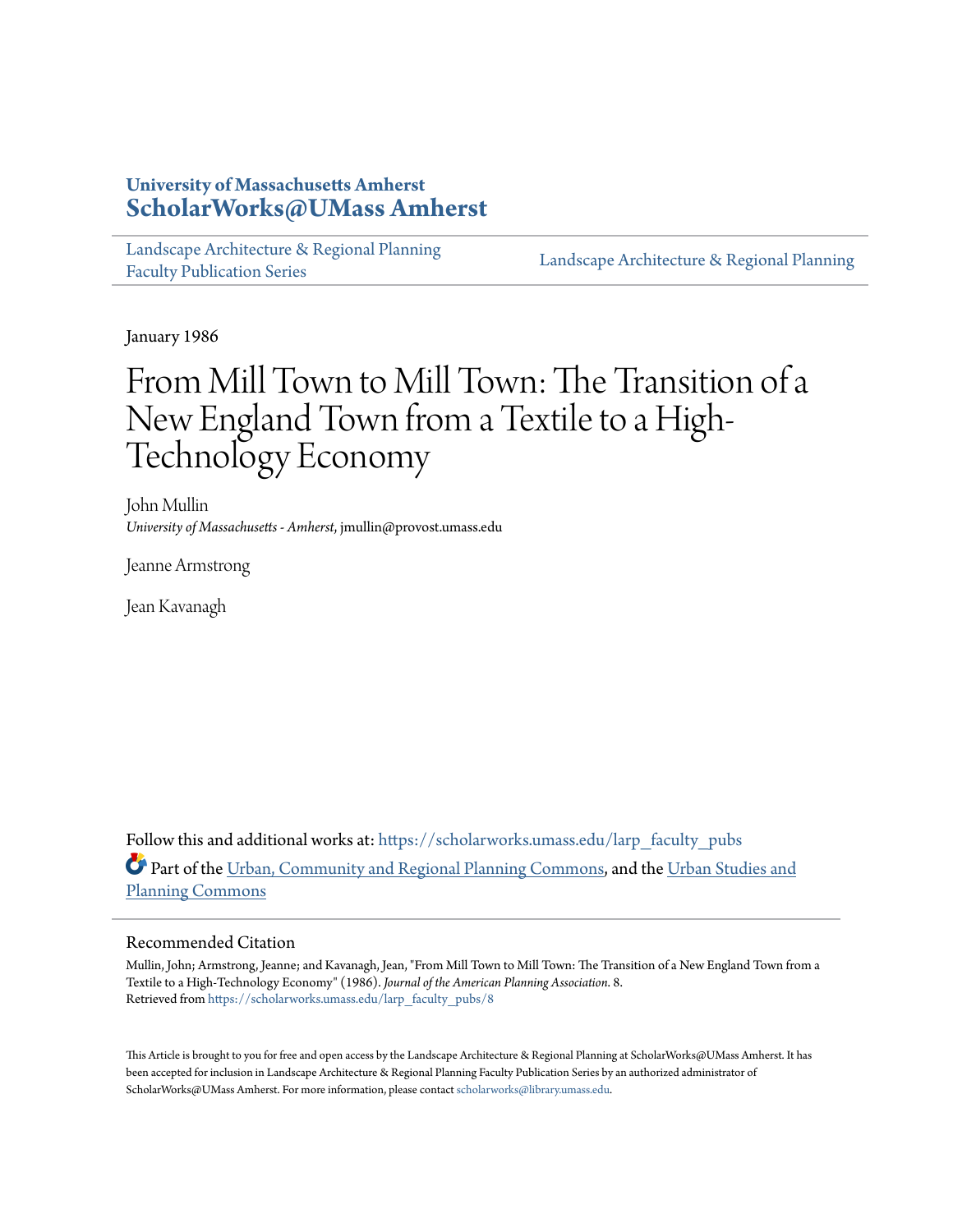# **From Mill Town to Mill Town: The Transition of a New England Town from a Textile to a High-Technology Economy**

#### John R. Mullin, Jeanne H. Armstrong, and Jean S. Kavanagh

This article describes and analyzes the economic transformation of Maynard, Massachusetts. Located twenty-six miles west of Boston, Maynard was the home of the world's largest woolen mill. In 1950 the mill closed and 1,200 jobs were lost. During the next ten years, the town gradually recovered as the mill became the home of several innovative companies. Ultimately, the mill became the headquarters for the world's largest manufacturer of minicomputers. The circle is now complete: the mill is full and houses a company that claims a "world's largest" designation. The article analyses the rise and fall of the American Woolen Company; examines the steps taken to stimulate recovery, and their results; identifies and examines the important elements that led to the economic transformation; and offers potential lessons for planners in towns undergoing similar changes.

A traveler moving through the mill towns of Massachusetts in the 1950s and 1960s could not help noticing one abandoned mill after another. Travelers making the same journey today would still see much evidence of decline, neglect, and abandonment; but they would also see evidence of rebirth. Many of these mills have been revitalized and now house the high-technology and light manufacturing companies that are the backbone of the Massachusetts economy today.

Nowhere can the transformation be seen more vividly than in the town of Maynard, about twenty-five miles west of Boston. Maynard was the home of the American Woolen Company's Assabet Mill. Named after the Assabet River, which provided its original power, the mill was the largest woolen factory in the world through the first one-third of the century. Beginning during the 1920s, the Assabet Mill gradually declined until it finally was closed in 1950. About 1,200 jobs ultimately were eliminated, and the dominant man-made feature of the town, the eleven-acre mill site, was left empty. Three years later, the mill was purchased by Maynard Industries Incorporated, which immediately began renting raw space to industrial tenants. By 1960 more than thirty small firms were located in the complex. In 1970 the entire mill complex was purchased and occupied by the Digital Equipment Corporation, which would become the largest producer of minicomputers in the world. The circle was complete: the town once again had become a "mill town" in which one firm was the major employer, owned the most important real estate, and controlled the most influential land uses.<sup>1</sup> The mill also continued to retain its "world's largest" designation – now applied to the Digital Equipment Corporation.

Scores of cities and towns in eastern New England lost their key industries in this same period. Yet few recovered as quickly or as rapidly as Maynard. What separated Maynard from the others? It is a difficult question to answer. Certainly the availability of cheap space, a large labor supply, and a prime location were helpful. But these same assets could be found elsewhere. Certainly governmental cooperation and the availability of infrastructural systems were important. But these same elements could be found in virtually all industrial cities and towns in the area. Thus a case cannot be made that Maynard had any more of an advantage than any other city or town in terms of basic assets.

Two key differences are apparent. First, the companies that rented space in the mill in the 1950s and 1960s were mainly modern, growth-oriented companies that had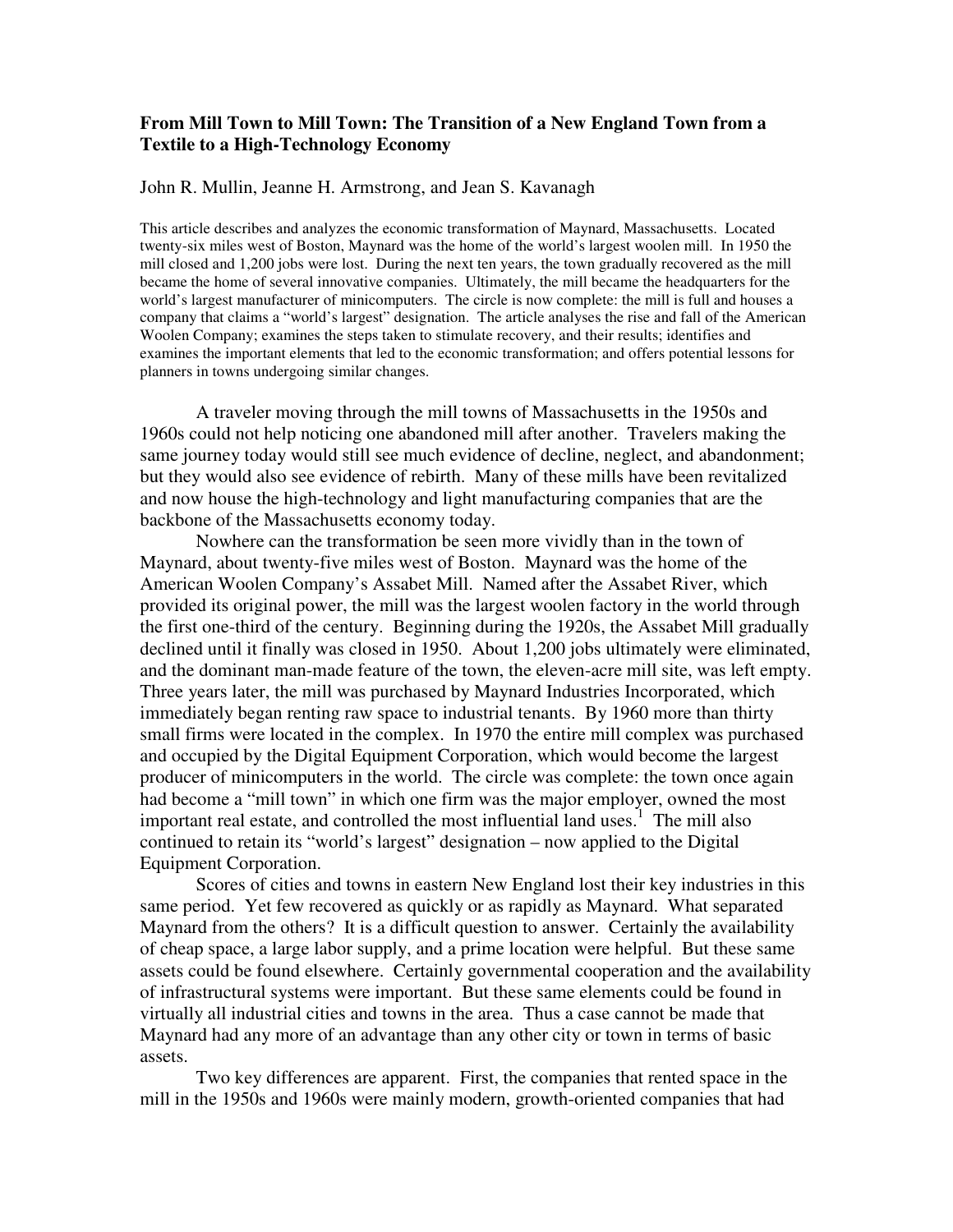few ties to the collapsing mature industries of the area. In essence, there was a clean break with the town's previous industrial base. Second, the local municipality had its fiscal affairs under control. There was little debt and little growth pressure, and very few people were receiving welfare assistance or unemployment insurance even after the mill closed. These factors contributed to a sense, on the part of the community leaders and residents, that the mill once again would prosper and serve as a job generator.

In short, it appears that the reindustrialization of Maynard occurred because of the presence of all of the basic assets needed to attract industry; the patient, passive role of town government; the entrepreneurial skills of the mill owners in attracting new companies; and the emphasis on marketing toward new, innovative, growth-oriented companies. Above all, it is a case where market forces, gently nudged, were able to work as they should.

This article describes and analyzes how the transition "from mill town to mill town' occurred. It begins with a description of the town in the post-World War II period and reviews what caused the collapse of the textile industry in general and the American Woolen Company in particular. From there the article analyzes the efforts of the town, private organizations, and individual companies to revitalize the mill, emphasizing the reasons various firms located in the mill during the transition period. It also describes the rise of the Digital Equipment Corporation and its steady takeover of the complex. Finally, the article isolates and analyzes the critical factors that influenced the revitalization of the Assabet Mill. It ends with lessons that may be of benefit to planners involved with similar opportunities.

# **The Road to Collapse The rise and fall of the American Woolen Company**

The town of Maynard owes its existence to its location along the Assabet River.<sup>2</sup> With its natural falls and steep slopes, the river was ideal for Colonial Period saw and flour mills and early Industrial Age factories (Bagnall 1893, 552). Industrialization really came to the area, however, with the formation of the Assabet Manufacturing Company in 1846. Through bankruptcies, reorganizations, almost continual expansion, and the boomand-bust periods of the nineteenth century, the company emerged as the owner of the largest woolen factory in the world (Stone 1930, 1013). Not long after it gained that distinction it went bankrupt again, and the complex of buildings was purchased in 1898 by the newly formed American Woolen Company. This company, through steady growth over the next twenty-five years, ultimately would control 20 percent of the nation's woolen textile market, run sixty factories, have more than 40,000 workers, and earn more than \$100 m8illion in total profits. It was considered to be a "manufacturing empire and a quasi-monopoly" and had "enough fat to sustain it for decades" (Cole 1923, 442; Roddy 1982, 113; Saunders 1954, 93).

 But the company suffered reversals between 1924 and 1938, losing money in all but one of those years. Prosperity returned during the years just before World War II and lasted through the immediate postwar period. Finally, except in the Korean War year of 1951, the company lost millions of dollars between 1949 and 1954 (American Woolen 1954). In 1955 Textron bought the company and gradually liquidated it over the next several years (Textron 1955, 25).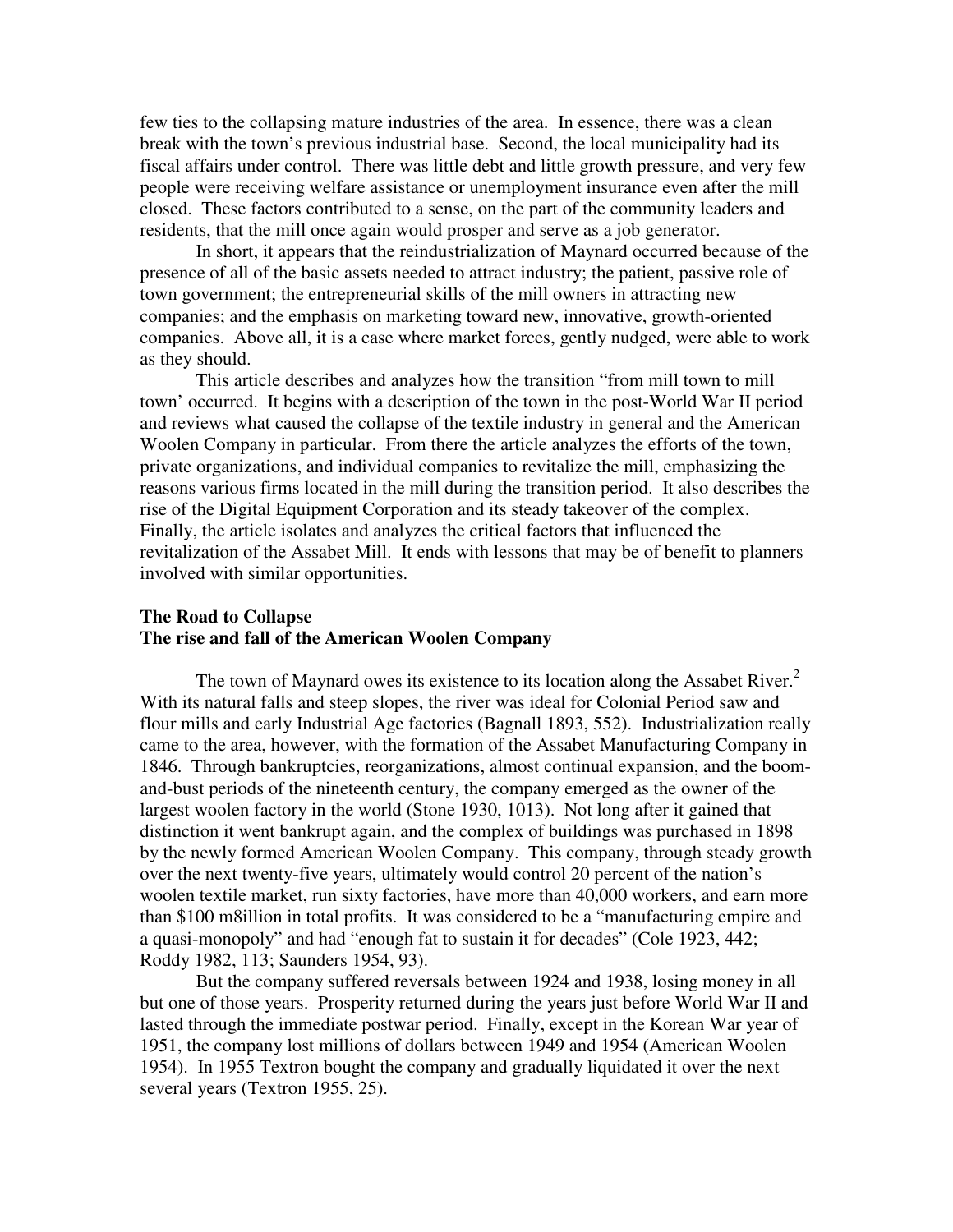The Assabet Mill began to be phased out of production in 1947, when the company closed the facility for a forced Easter vacation (Time 1947, 83). From then until 1950 the mill experienced a steady decline in production orders and assigned workers. Employees were laid off, called back, and finally terminated as the demand for woolens declined. In December 1950, the company permanently closed the mill and terminated 1,200 workers.

 The collapse of the American Woolen Company followed the pattern of many of the traditional heavy manufacturing companies that dotted the New England landscape. Its mills were old, operated by union labor, heavily taxed, and run by management that was unwilling to invest in modernizing facilities. Southern textile mills, with their new equipment, new buildings, low taxes, and non-union work force, clearly had an advantage (*Business Week*, 16 February 1952, 38).

 The Assabet Mill fit the criteria for shutdown. The buildings were, on average, more than fifty years old; the company had chosen not to modernize the facility in a postwar reinvestment program, and its equipment was, therefore, outmoded. Its work force had a tradition of militant unionism and a history of strikes. Finally, the structures were heavily taxed. Few were surprised when the company shut down the factory (Saunders 1954, 94). In the final analysis, from a management perspective, there was little choice. $3$ 

#### **Maynard and its Mill: 1945-1950**

 The town of Maynard came out of the postwar era with little municipal debt and little unemployment (Town of Maynard 1950, 5). In essence, the town was in a strong position to control its growth. Its water and sewer systems and major roads were in good condition and had the capacity for expansion. With little space for population growth, there was minimal need to raise taxes for new schools, libraries, or other facilities. A casual visitor in the 1945-1947 period would have seen, on the surface, a healthy, hardworking, and relatively prosperous working-class town that had a secure economic base.

 After 1947 the townspeople began to realize that the mill was in final decline. The layoff and callback cycles became increasingly common, while in each cycle the total demand for workers lessened. This gradual decline meant that the workers were able to anticipate the shutdown and prepare themselves for work elsewhere.

 Throughout 1951 the Assabet Mill remained idle. The dormancy of the mill was not reflected, however, in the local economy. Ironically, while newspaper accounts reportedly stated the town was "flat on its back", welfare and unemployment payments actually decreased (Harrington 1964, 7). There are three key reasons the closing of the mill had little economic effect on the town. First, the town was on the fringe of metropolitan Boston and within easy commuting distance of other bustling non-textile mills and factories. Second, the mill workers often had come from two-income families. To ensure that both partners would not suffer from the insecurities of textile employment, one typically would work outside the mill. Choices included work in Maynard's central business district (the shopping area for a six-town area) and factories in nearby towns (*The New York Times* 1954, 1). Third, the mill workers who remained until the end tended to be older and, when the mill finally closed, opted for retirement. Their names did not appear on the unemployment rolls. In sum, the phenomenon was surprising to the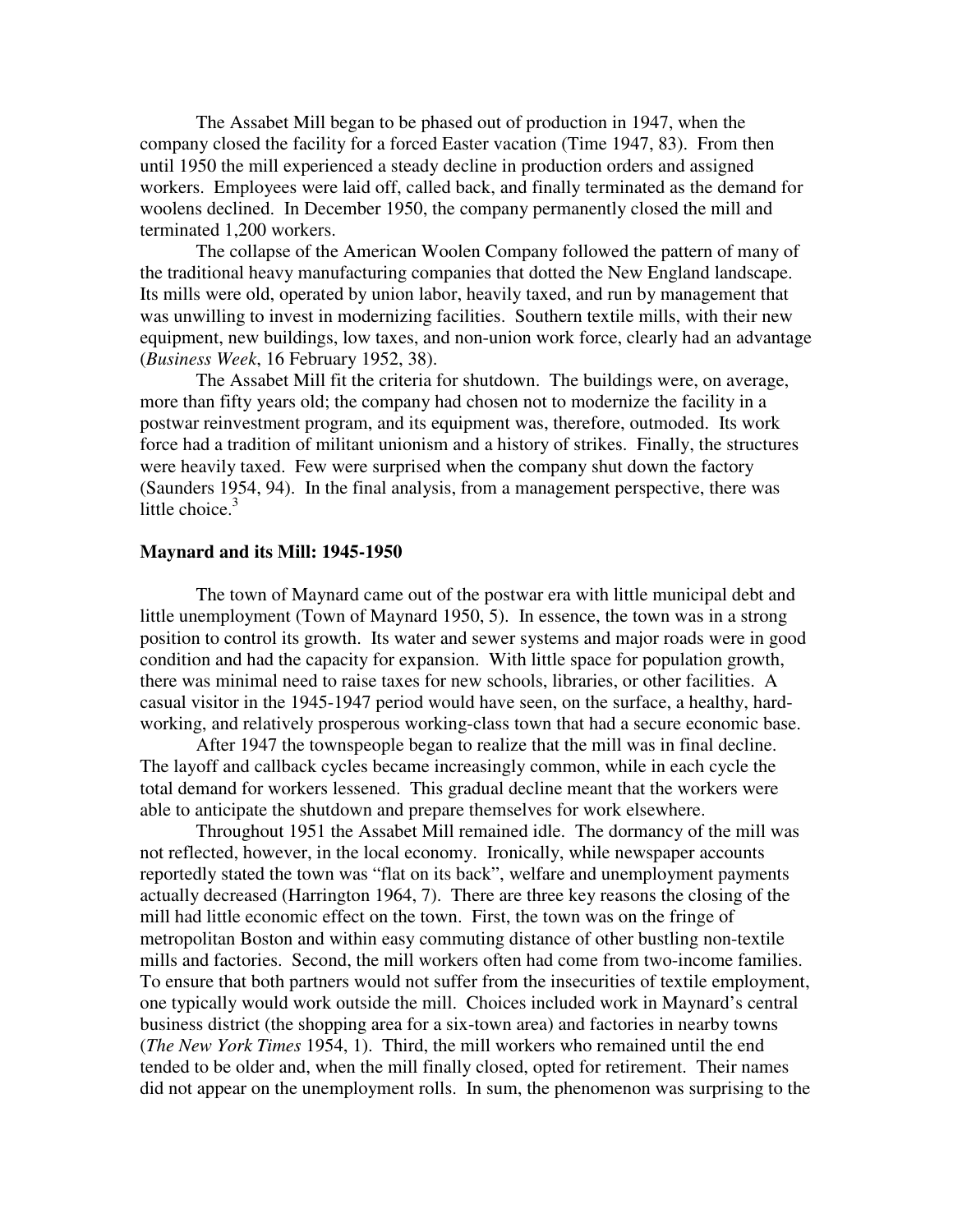town's governing board, who after requesting disaster assistance from the federal government, were unable to prove where the disaster happened.<sup>4</sup>

 The town began trying to revive the mill almost from the moment it closed. With no history of formal municipal planning and no professional staff, the town leaders determined that the best approach would be to organize a citizens committee to develop recommendations for reviving the mill. The committee began work by examining mill communities that had gone through the trauma of a major factory closing and had recovered (*Boston Globe* 1950). It immediately focused on Nashua, New Hampshire. In 1948 Nashua had suffered the loss of the Textron-owned Nashua Manufacturing Company, a company that made blankets and employed 3,500 workers, 15 percent of the city's workforce (*Fortune* 1948). After the mill closed, Nashua had organized a nonprofit corporation to finance, purchase, and market the mill facilities. Within two years, 85 percent of the space had been rented, all mortgages and loans had been retired, and a substantial amount of working capital was in the bank (*Business Week* 1950). After consulting with Nashua's leaders, among others, Maynard began to develop its strategy (*Boston Globe* 1950). Because of the experiences of Nashua there was a quiet sense of confidence among town leaders that the mill facilities could become viable again.

 The American Woolen Company, aware of the town's efforts to take action, held out one last straw of hope. Provided that local citizens would invest in the plant, that local financial institutions would grant loans for new equipment, that local taxes would be cut, and that local hourly wages would be lowered to the levels earned by southern workers, the company said, it would reconsider reopening the mill.<sup>5</sup> There was little local support for this set of conditions (The New York Times 1954, 1). The Maynard workers expressed no desire to become a one-industry town ever again and had little confidence in the American Woolen Company to follow through on its proposals (Town of Maynard 1952, 5). Their perceptions were accurate.

#### **The Mill Booms Again**

 In July 1953, eighteen months after it closed the Assabet Mill, the American Woolen Company sold the complex to a group of Worcester businessmen who had created a company called Maynard Industries Incorporated (The New York Times 1953). The company's goal was to market the space in the mill for diversified industries. It was to have a remarkable success record for the next sixteen years.

 The purchase price for the mill complex was \$200,000. That figure reflected the opinion of the American Woolen Company that the structures were worth little more than scrap value. Actually, the net worth of the facilities, according to assessor's records, was \$839,145,<sup>6</sup> so it is clear that Maynard Industries obtained a bargain. The company immediately began to market the space. Within six months it attracted the Bracon Company, a plastics firm, as its first major tenant. Within one year, half of the mill space was rented (Town of Maynard 1954, 4). Also with one year, at Maynard Industries' first industrial show, thirty-two companies had exhibits (Clair 1966, 28). By 1960 the mill was fully rented.

 Typically, three types of companies chose to rent space in the mill. One type was the newly formed company developing new products (today often referred to as a "starter" industry). The Bracon Company was characteristic of this type. When its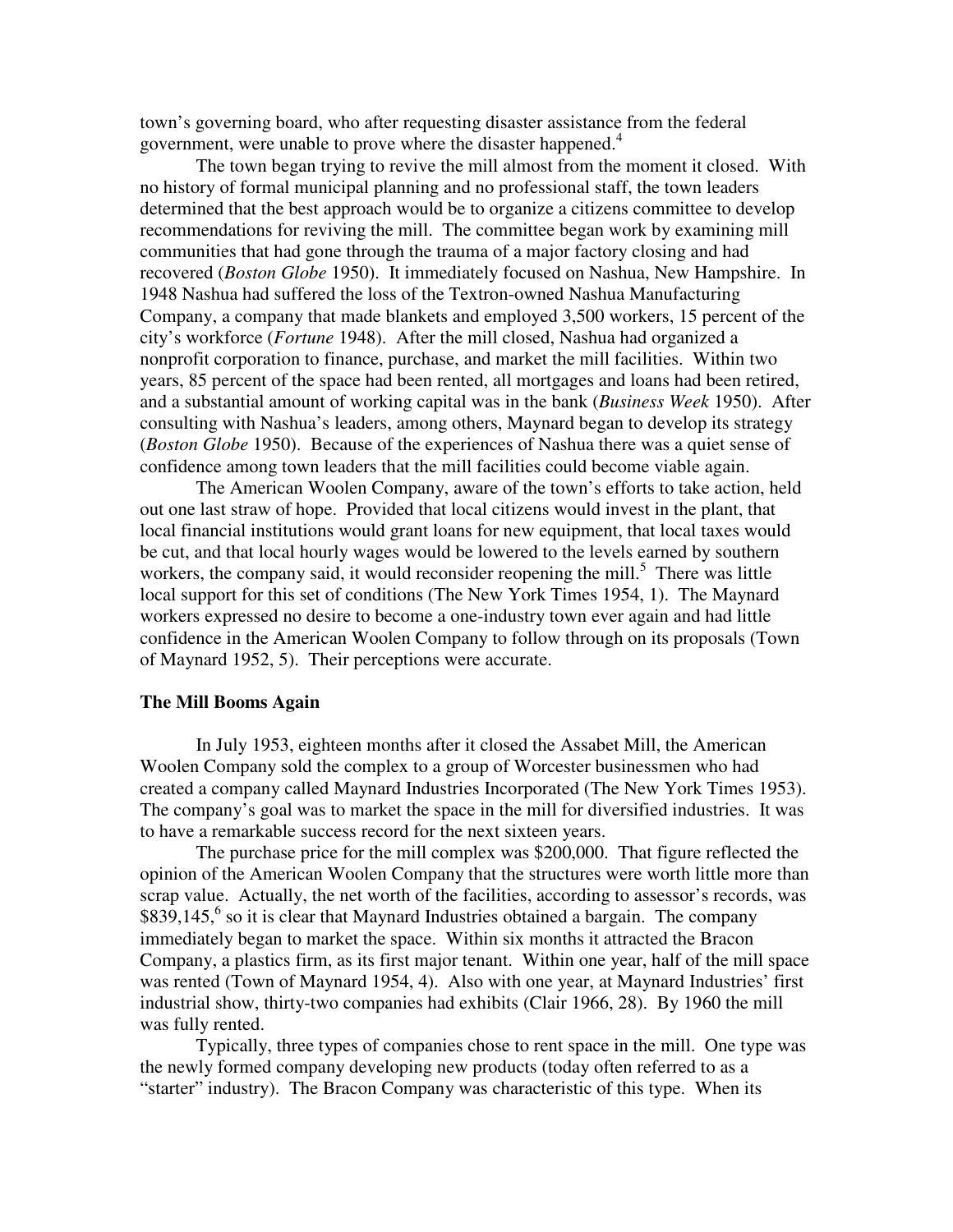management was asked why the company came to the mill, the reasons given were cheap space, a trainable labor force, and proximity to Greater Boston's research and development firms, laboratories, and universities. Bracon ultimately employed 200 workers before it was purchased by the American Can Company.<sup>7</sup> Other companies of this type were involved in activities ranging from publishing, mold injecting, tool making, and woodworking to data processing and computer manufacture.

 The second type of company that located in the Assabet Mill was the expanding company whose main plant was nearby. The Dennison Manufacturing Company, a paper company, was an example of this kind of firm. Its facilities in Framingham, thirteen miles distant, were at capacity. Needing more space and wanting quick access to its new operations, the company management decided the Assabet Mill was ideal. The company moved one of its paper manufacturing operations to Maynard in 1953.

 The third general type of company attracted to the mill was the company that needed to consolidate its operations. The Raytheon Corporation, a manufacturer of military equipment, was an example of this type of company. Its missile systems division had continued to grow until it was located in several sites throughout Greater Boston. The company management believed that being spread out was inefficient and in 1956 decided to consolidate this 1,200-worker division in the Assabet Mill (Raytheon 1956, 10). It is clear that readily available, inexpensive space near parent firms and research facilities was crucial to all three types of companies.

 Companies such as Bracon, Dennison, and Raytheon came and left throughout the 1950s and 1960s. Many came temporarily, many suffered short lives, and a few grew until they were forced to move by labor shortages and a lack of space. Indeed, the Assabet Mill was a microcosm of the state's economy. Throughout this period it housed such mature industries as machinery, clothing, paper, and textiles; such emerging industries as plastics and modern defense systems; and, finally, such embryonic hightechnology industries as audio and computer manufacturing firms.<sup>8</sup> As time went by, there were fewer and fewer of the traditional companies and more of the high-technology companies occupying the old mill.

 Of all the companies that moved into the mill, one stands out for its tremendous economic success. In 1957 the Digital Equipment Corporation leased 8,680 square feet and began to build a new "minicomputer" (Digital Equipment Corporation 1977). With three employees the company set out to develop an inexpensive, practical, and reliable computer for the mass market. Beginning with venture capital of \$70,000, the company expanded until, twenty-five years later, it had 68,000 employees worldwide, more than \$4 billion in annual sales, and more than fifty plants (Digital Equipment Corporation 1982, 20). In Maynard alone the corporation employed 2,000 workers by 1983. In 1974 the company purchased the mill and slowly began to replace the tenants with its own workers. Today it is the sole occupant of the mill. In a recent cover story *Time* magazine summarized the Digital experience as follows:

Near the corner of Main and Walnut Streets in the small town of Maynard, Massachusetts, stands a massive complex of aged-brick buildings…. the noisy machines and grease-stained factory floors have given way to offices where engineers huddle over glowing oscilloscopes.… the woolen mill has been reborn as the headquarters of the Digital Equipment Corp.… That metamorphosis is symbolic of a sweeping transformation that is creating the New Economy. (1983, 62)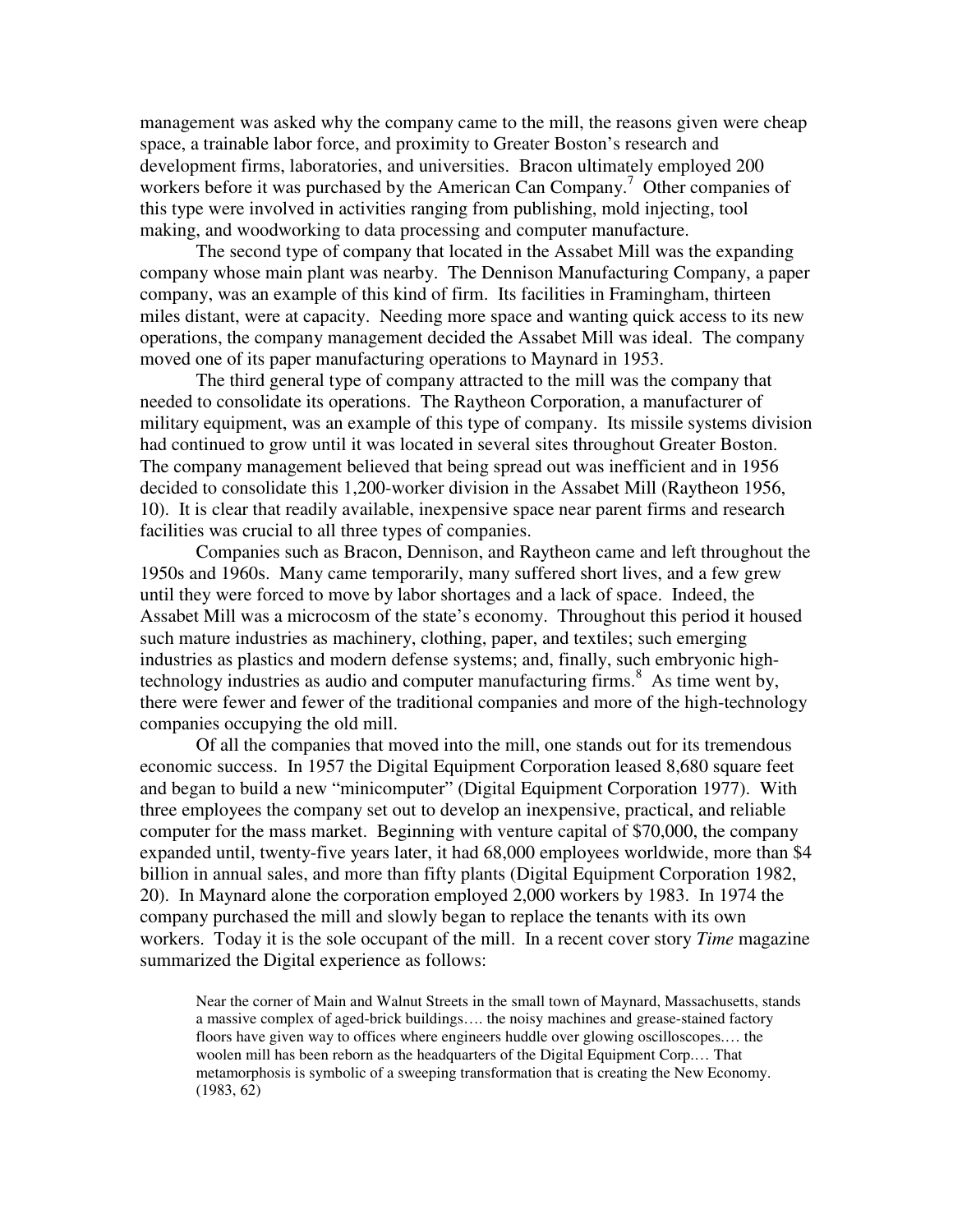The transformation from textiles to starter companies and branch plants to high technology in Maynard is now complete. Once again the mill is full and holds a single company with the "world's largest" designation (Dun's Review 1979, 48-49).

# **Analysis of Critical Factors**

 What happened to cause the diversification and transformation of the Assabet Mill? Was it purely a matter of luck or that the mill was located on the fringe of a bustling metropolitan area? Or were there critical decisions that guided the mill revitalization effort into a direction where it could succeed? The answer is not easily found, but certainly includes elements of both. The critical elements are explained below.

# **On Luck**

 The role of luck is hard to define. The redevelopment of the mill occurred during a substantial growth period when innovative and expanding companies were in need of space. The new owners of the Assabet Mill were able to ride an economic wave.<sup>9</sup> In this case they were lucky to have the facility under their control. The owners were also fortunate enough to buy cheaply, be patient, and have sound marketing sense. The role of luck, in a final analysis, can be found only in that the owners took advantage of an economic boom and focused on growing companies.

#### **On Growth Waves**

 The fact that the Assabet Mill became available during a growth wave is not the whole story. Other nearby mills were becoming available during the same time. Instead of attracting innovative or growth industries, however, their owners tended to attract other mature industries or warehousing operations. How the mill owners took advantage of the changing economy was perhaps the most critical factor in successful revitalization. As examples, the experiences of Lowell, Lawrence, and the Blackstone Valley and Quinebaug Valley towns show remarkable similarity. In each there was an initial tendency to promote or passively allow use of the mills for mature industries. In many cases, the collapse of a textile company would be only temporary. These types of companies, with few major capital requirements, had the ability to start up again easily under new ownership. Unfortunately, the new owners typically were under-financed and lacked the sophistication needed to compete in the highly competitive textile market. As a condition for staying in the community, the new owners often would ask for tax and wage concessions, which inevitably were granted. Hence the towns ended up with less property tax revenue, and its workers had less pay (Bluestone and Harrison 1982, 97; Browne 1984 A3). Inevitably, if the companies were poorly managed, they would collapse. If they were well managed, they became attractive to speculators, who, realizing the poor long-term prospects for textiles in New England, would milk the assets and close the business. Then the cycle would begin anew. In many instances this cycle is still at work, resulting in community stagnation, falling tax revenues, and low-paying, dead-end jobs. $10<sup>10</sup>$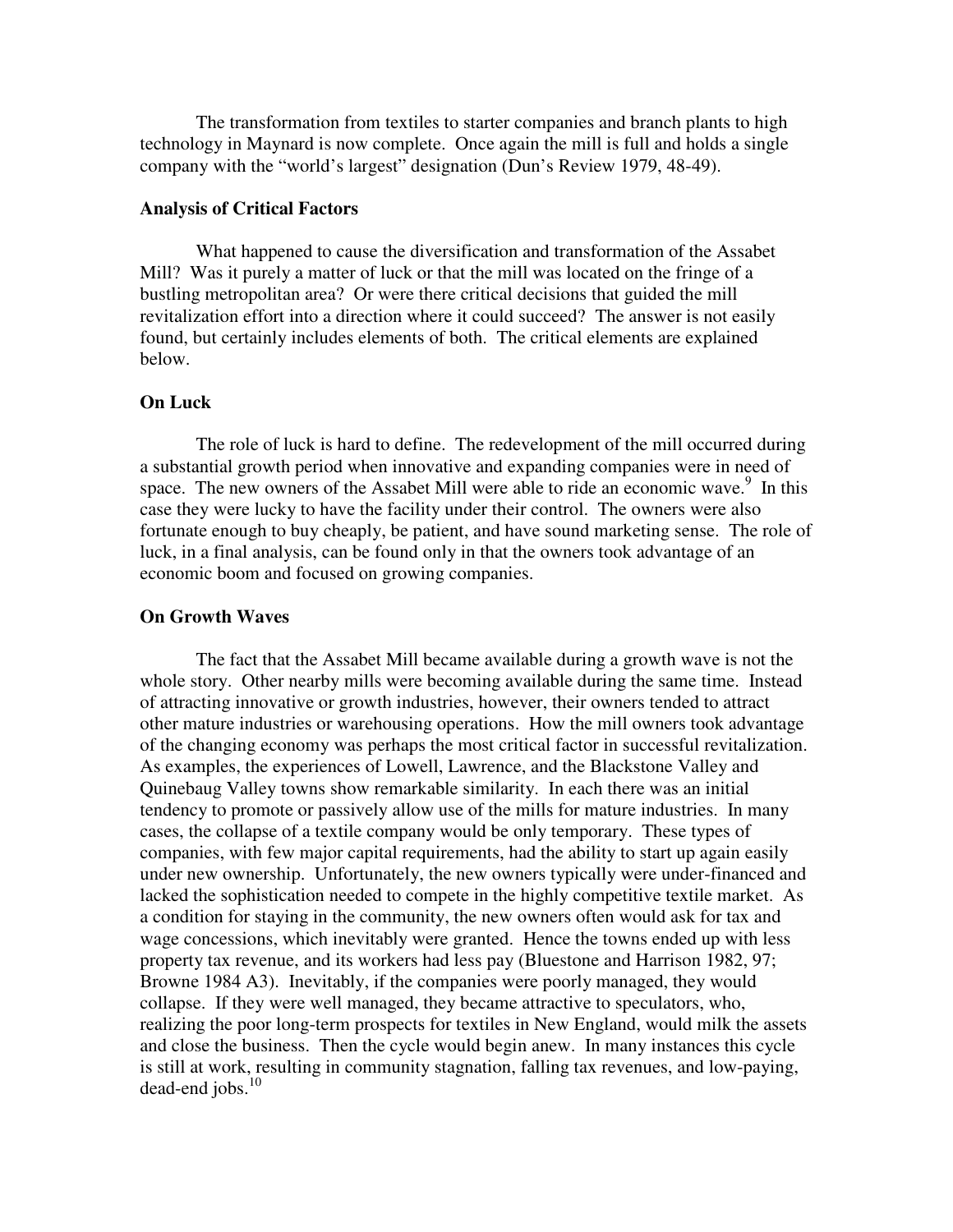The new mill owners in Maynard, with the backing of the town's leadership, chose not to court the mature industries. Both parties recognized that the products of mature industries could be made less expensively elsewhere and that new market forces were at work. Their perspectives were accurate, for a review of the history of New England's industries shows that as soon as a product no longer is dependent on innovation or research, it is likely that it can be made more efficiently elsewhere in this country or abroad (Malecki 1984, 265).

 The reindustrialization of Lowell, Massachusetts, offers both significant similarities to and differences from that of Maynard. Lowell, although a city, had similar socioeconomic, labor force, and locational characteristics. Its mills, in the late 1940s and 1950s, housed outmoded machines operated by union tradesmen in depreciated structures. Its textile workforce eroded much more slowly, however, than that of Maynard. This erosion continued well into the 1970s. At that time the city began to attract computer, aerospace, and technical instrument companies – all of which fit the category of innovative or growth firms. Since 1970 Lowell has boomed to the point where it is now being hailed as a "model for reindustrialization for older cities throughout the United States that have lost jobs in traditional manufacturing industries" (Flynn 1984, 39).

 Now, in the 1980s, a similar phenomenon is occurring in Lawrence, Massachusetts. This city, once the headquarters of the American Woolen Company empire, has seen a steady erosion of its economic and population base for more than thirty-five years. Beset with dying industries, an outmigration of middle-class people, intense competition for industrial development from its suburban neighbors, and a poor image as a place to do business, the city could do little but watch its own demise (Walsh 1978b, 11). Finally, in 1983, it launched the Lawrence Strategy – a program designed to stimulate the reindustrialization of the city's economy through the reuse of its millions of square feet of mill space (Yudis 1983, A73). The strategy, interestingly, focuses upon the same mix of mature, innovative, and growth-oriented companies that located in Maynard in the 1950s.

 What was different? The most glaring differences were that the mills in Lowell and Lawrence were separately owned, the management and marketing skills of the owners were at differing levels, the companies were in varying financial conditions, and the frequent response of local government was to help protect the industries that it had. Transforming the job base of one mill complex in a small town where workers, community leaders, and new owners were in common agreement was a much simpler task than changing a complex, pluralistic, urban community that housed many mills with separate owners. The end result was that Lowell's and Lawrence's recoveries were much slower than that of Maynard.

#### **On Marketing**

 While textiles, shoes, shipbuilding, and heavy manufacturing companies were leaving Massachusetts, the state was beginning to expand its economic base through emerging electronic, plastic, and paper companies. The new owners marketed the Assabet Mill toward these new firms and succeeded. The new tenants were of three types: They were starter companies that were largely in a research/development phase,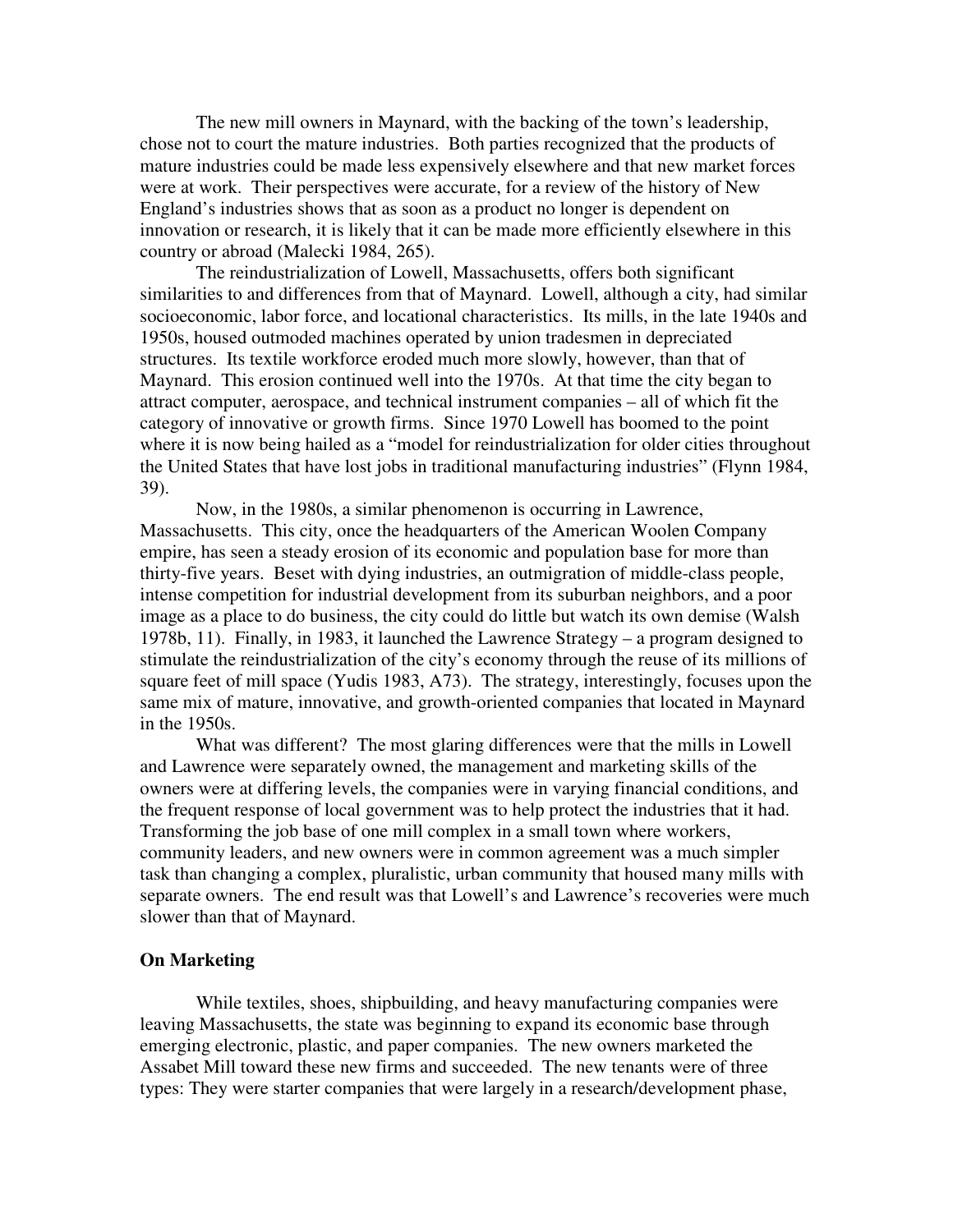they were branch plants of expanding nearby companies, or they were spinoffs from other firms. The location of the mill was important to all three types.

 Starter companies were attracted to the mill's location because it was within a one-hour commute of the research facilities at Harvard, MIT, and other Boston research facilities and laboratories. Furthermore, Route 128, the center of the then-emerging hightechnology industries, was less than fifteen miles away. Finally, such innovative organizations as MIT's Lincoln Laboratory, the General Radio Corporation, Sperry Rand, and the MITRE Corporation, and the U.S. Air Force's Hanscom Field were even closer. The ability to interact with other innovators was indeed a strong locational asset.

 For branch plants, Maynard's location in an area of active non-textile manufacturing was important. Centers of rapidly expanding paper, plastics, electronics, and telecommunications manufacturing were all located in nearby towns. Thus, when inexpensive space became available in the mill, these companies took advantage of the opportunity. By so doing, they were able to minimize the time/distance/communication problems that so often plague expanding companies.<sup>11</sup>

 The spinoff companies were attracted by reasons similar to those of the starter companies.<sup>12</sup> They required cheap space, a trainable labor pool, and close proximity to research centers. One of the spinoff companies was the Digital Equipment Corporation, whose founder came out of MIT's Lincoln Laboratory. Digital, in turn, has stimulated spinoffs of its own (Hekman and Strong 1981, 43).

 In attracting all three types of industry, location was important, but was not the only factor of importance. If it had been, then other transforming mill cities and towns would have recovered in much the same way as Maynard did. Such has not been the case. A look at Lowell, Lawrence, and Haverhill on the north-northwest fringe of metropolitan Boston; Milford, Hopedale, Franklin, and the Blackstone Valley towns surrounding Worcester; and the industrial towns of Marlboro, Hudson, and Clinton immediately west of Maynard all show communities with similar locational attributes (Central Massachusetts Regional Planning Commission 1982; Dunwell 1978; National Trust for Historic Preservation 1983; Walsh 1978a).

#### **On Labor**

 At first glance, there did not appear to be a ready supply of labor, since most of the mill workers either had found work elsewhere or had retired. Further, the town was not growing, so few additional workers were moving into town (Massachusetts Department of Commerce 1953, 1). Adjacent towns were growing rapidly, however, and the two nearby military bases, Fort Devens and Hanscom Airfield, were bringing spouses of young, poorly paid soldiers and airmen to the area.<sup>13</sup> Moreover, there was a perception, as noted by a former mill foreman, that many workers from Maynard would prefer to find work in their community and, given the opportunity in a growth field, would come back to the mill (The New York Times 1954, 1). These factors, coupled with several highway improvements that shortened the commuting range for potential workers, made Maynard a prime location for attracting labor.

 Was the labor situation unique? It wasn't in terms of supply: other mill cities and towns had more workers available than in Maynard. Other cities and towns also had workers with demonstrated records of production and highly trained skills in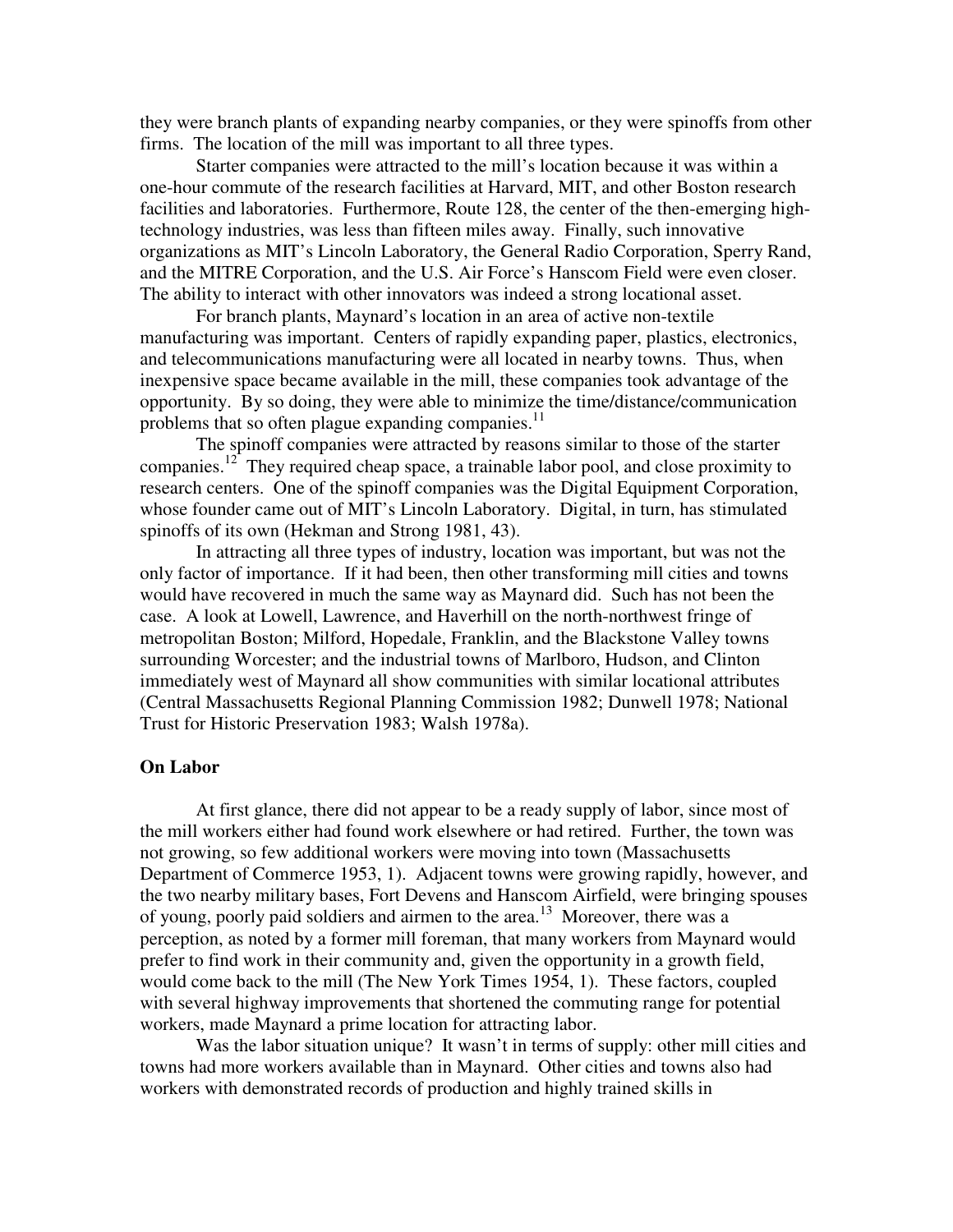manufacturing. Other cities and towns also were recipients of the same highway improvements as Maynard. What stands out is the nature of the jobs to which these workers were attracted. They were in areas where innovation and growth were expected. For most of the workers, these jobs represented their first chance to expand their skills and to take advantage of opportunities for upward mobility.

# **On the Town's Characteristics**

 The Town of Maynard as a community was also an advantage. Maynard was a classic urban town. Its area was only 5.7 square miles, and its population had remained nearly constant at about 7,000 from 1920 through 1960 (Massachusetts Department of Commerce 1961, 1). Most of the town's citizens occupied a 107-acre area surrounding the mill. Within the buildable sections of town, the population density approached sixty persons per acre. It had adequate sewer and water systems in place and no need for the extensive replacement or expansion of capital improvements. More significantly, little space was available for dramatic growth. Thus, taxes were most likely to grow only as the cost of services rose rather than as a result of feeding growth; for that reason tax increases could be predicted reasonably well. Through the 1950s Maynard was a wellserviced, stable town with little debt, few growth pressures, and relatively few people who needed unemployment or welfare assistance. It was a working-class community that had a tradition of providing municipal assistance in any way that would promote mill operations. The new owners and the companies that chose to rent space in the mill found a strongly supportive community.

 This spirit of cooperation could be seen clearly in the response of the town's leadership to the mill's closing. Throughout the period of imminent collapse and the period following the close of the mill, the town leadership played an active role in pursuing reindustrialization opportunities. Once the mill was sold, however, the leadership retreated to a passive position. There was a perception on the part of the town leadership that the new owners could handle the revitalization efforts effectively and that local government should lend support only when asked.<sup>14</sup> Such a perception was in keeping with the paternalistic traditions of the former owners of the mill, who regularly and effectively promoted the mill's interest as being no different from the town's. The phrase "as the mill goes, so goes the town" was (and still is) commonly heard.

 This noninterventionary position by the local government also was not surprising, given that there had been previous closings throughout the mill's existence. The people were accustomed to coping with strikes, shutdowns, slowdowns, depressions, and layoffs (Maynard Historical Committee 1971, 28-38). The pullout by American Woolen, although potentially dramatic in its long-term effects, was not so devastating as to be out of character with the town's past. There was no panic or desire for quick-fix solutions.<sup>15</sup> Instead, one found a sense of quiet patience and optimism that the town would recover once again.

 Where was municipal planning in all this? Planning as a function of government was essentially ignored. In fact, as in most small New England towns, there was no professional planning or economic development staff. Further, zoning and subdivision controls were not critically important, because the town was quite near capacity. A master plan was prepared under the federal 701 planning assistance program but was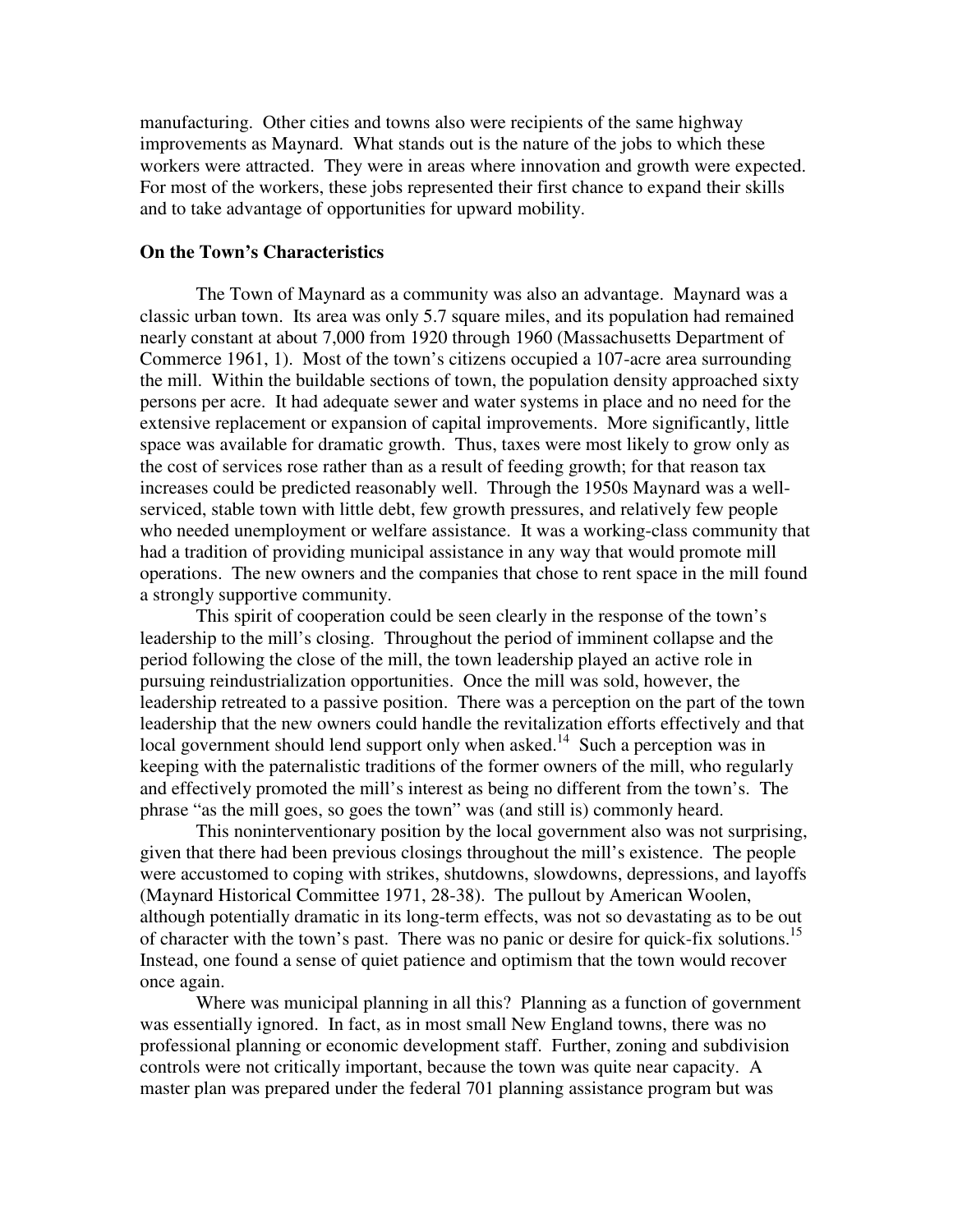promptly shelved. Nor did the town's leadership participate in the governmental grant programs that were becoming available in the late 1950s. With municipal facilities and infrastructure showing little strain from age or overuse, with little population growth, and with a steadily expanding workforce in the mill, the leadership saw little need for strong planning: If the mill was healthy, so was the town.

# **A Clean Break**

 In summation, the reindustrialization of the Assabet Mill was a function of many coalescing and interrelated factors. To begin with, Maynard was located in a region where pools of skilled labor, entrepreneurial talent, research and development assistance, and venture capital opportunities were readily available (Browne 1984, A4-A5). These critical factors created the environment for change. The town's location, the structural condition of the buildings, community support, and timeliness were critical. Those factors, however, were not absent in any other mill town undergoing transformation in eastern or central Massachusetts. What was different in Maynard was the willingness of the town's leadership and mill owners to court growth industries and their confidence that market forces would work.

 The effectiveness of the new owners in attracting innovative and growing firms meant that Maynard made a sweeping, clean break with its past. It also helped the town recover far more quickly than any other mill town in eastern or central Massachusetts.

#### **Implications for Planning**

 How is the Maynard story relevant to present-day planners? It is a difficult question to answer, for the transition was completed more than twenty-five years ago in an economic period significantly different from today. Moreover, the transformation of Maynard took place in Greater Boston, with its universities, research centers, tradition of responding to economic change, well-established transportation system, trained labor force, and mixed economic base. This experience cannot be replicated easily elsewhere. It was (and is) different from the one-industry towns of the South and Midwest, where the factories are larger, the economic base smaller, and the work alternatives fewer. Still, several generic lessons can be offered to planners who are going through the problems of plant closing and reindustrialization in one-company towns.

#### **On Maintaining Industrial Assets**

 At no time in the Maynard case was thought given to changing the use of the mill buildings to commercial, office, or housing uses. Yet too often, planners across the country are viewing these old, often ugly structures as prime candidates for nonindustrial uses. Such proposals should be carefully reexamined. In the Northeast, many of the old mill cities and towns have destroyed such structures or have helped to place them in residential or commercial use (Langenbach 1975, 26). Cheap, raw space is critical. Indeed, many of the high-technology firms, including Digital, Wang, Honeywell, Prime, and Data General, have made use of such old structures as they grew (Hay and Bernstein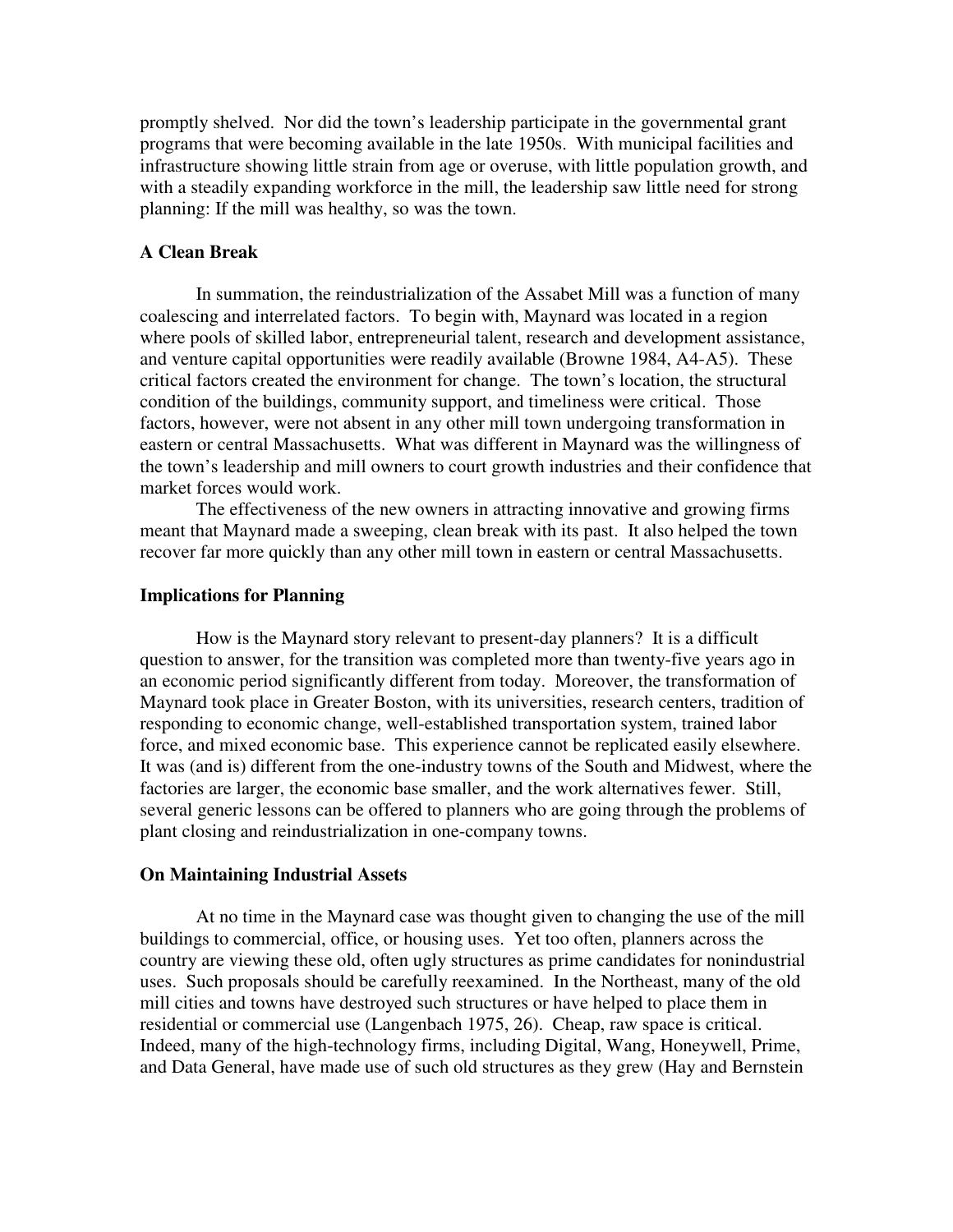1981, 1; Kidder 1981, 16). Further, a review of Massachusetts's industrial towns shows that in many cases the old mills are now full.

 The problem of keeping these buildings in industrial use is most difficult in towns that have the immediate need for more commercial space or housing and that have little short-term demand for industrial space. Should the planner promote the new uses? Although local conditions should prevail, the answer should only be decided after careful consideration of the future industrial needs of the community. Keeping these old structures in active industrial use may not result in an improvement in the physical character of the town. It certainly will, however, help provide the space in which new jobs will be generated.

#### **On Building from Within**

 The writings of Birch, Bluestone, and Harrison, among others, have pointed out the need to build an industrial base from within one's own community or from nearly growing industries (Birch 1979; Bluestone and Harrison 1982). This point was clearly adhered to in the Maynard case. There were no trips to Tokyo or to the Midwest to attract companies thinking of moving into the area. Instead there was a clear decision by the owners to market toward local firms. In fact, the maximum distance moved by any firm to the mill was less than thirty miles. What this points toward is the need for the planner to have a firm grasp of the industrial strengths and weaknesses of the community and the region. It also points toward the desirability of a strongly localized industrial policy that is designed to enhance homegrown, growth-oriented companies.

 In the Maynard case, the new owners made an intuitive decision to market regionally. The evidence now available confirms that their decision was correct, both specifically and generically. The role of the planner's assistance in identifying industrial firms in need of help is essential. This assistance can and should be oriented toward eliminating bureaucratic/legislative impediments, streamlining the permit process, identifying relocation opportunities, and helping obtain governmental grants and loans (Dotson 1983, 362).

#### **On Marketing toward Growth Industries**

 It is extremely difficult for any public official to tell a crowd of several hundred laid-off textile workers that their occupation has no future in their home town. It is also saddening to watch many of these workers take early retirement, settle for lower wages in a service job, or simply drop out of the economy. Yet the lesson of many mill towns is that few long-term benefits are to be gained from providing artificial life to such companies. The subsidies, tax breaks, and lower wages that are required by such companies rarely work. In effect, the benefits of such actions often are limited to buying time for the workers.

 Nowhere can the dangers of looking to outmoded industries be seen more vividly than in the latest findings of a study on dislocated workers undertaken by the Federal Reserve Bank of Boston: In each of the past three recessions there have been major job losses in the textile industries. More significantly, these jobs, because of many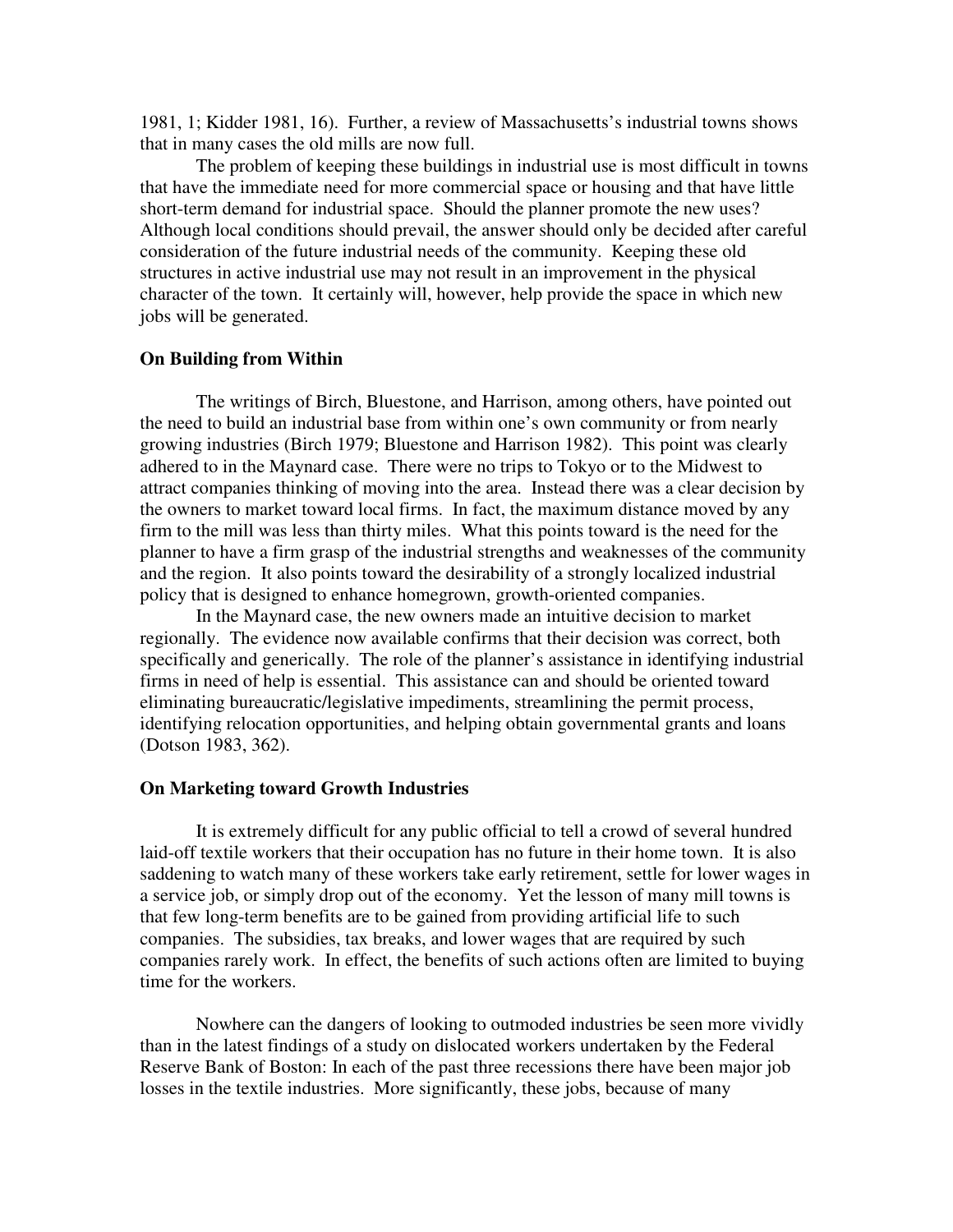international and national trade factors, are never recovered. They simply vanish (Browne 1985, 18).

 Where, then, does the displaced worker fit in a changing economy? In the Maynard case, the worker was able to find initial employment in companies that required little more from the workers than a willingness to learn new operational techniques. Onthe-job training was sufficient. Today, however, the skills required by most hightechnology companies require additional schooling or formal retraining. These new requirements make the transition extremely difficult. Indeed, between 1958 and 1975, fewer than 3 percent of displaced textile workers in New England were able to find work with the region's high-technology companies (Bluestone and Harrison 1982, 97). All of this points to the need to ensure that workers have the opportunity to build on their skills and, if necessary, to retrain. It also points to the need to protect and enhance healthy mature industries. If a mature industry worker is displaced and fails to retool, then that worker probably will have to settle for a lower wage scale and lower quality of life (Armstrong and Mullin 1984).

#### **On Passive Roles**

 Planners, like their business counterparts, have become increasingly oriented toward short-term results. They also have become increasingly involved in intervening in specific projects to ensure that positive actions occur. While we understand such responses, there is also a role for the planner in a more noninterventionary position.

 In Maynard, the town leaders, functioning as planners, developed an informal, open-minded process that was designed to stimulate and accept change. They never made a formal plan, stated goals explicitly, created a delineated methodology, or hired a staff to implement their ideas. On the other hand, they recognized that they needed broad-based citizen support, some consulting assistance, and continued communication with the American Woolen Company. In short, the leadership saw its role as simply developing, a positive climate in which development could occur.

#### **On Paternalism and Cooperation**

 There is usually an uneasy truce between the owners of the mill and the residents of a mill town. On the one side, there is the desire on the part of the citizens to live, their lives as free of encumbrances as possible. On the other side, there is the mill owner's control over the economic destiny of the citizens. How did the citizens of Maynard react?

 Over the years, the citizens exhibited an increasing sense of independence from the mill owners. Nowhere could this be observed better than through the Maynard workers' frequent willingness to strike and their strong advocacy of unionism during the American Woolen Company years (Adamic 1931, 753). But their independence was not total. A review of the town's annual reports shows that the townspeople rarely voted against any request from the mill owners for a public service or improvement. In short, there appeared to be a mutuality of interest. If the mill owners provided jobs for the citizens and paid their share in taxes, then the town would support the requests of the mill owners. This mutuality of interests can be noted best in terms of the town's attitude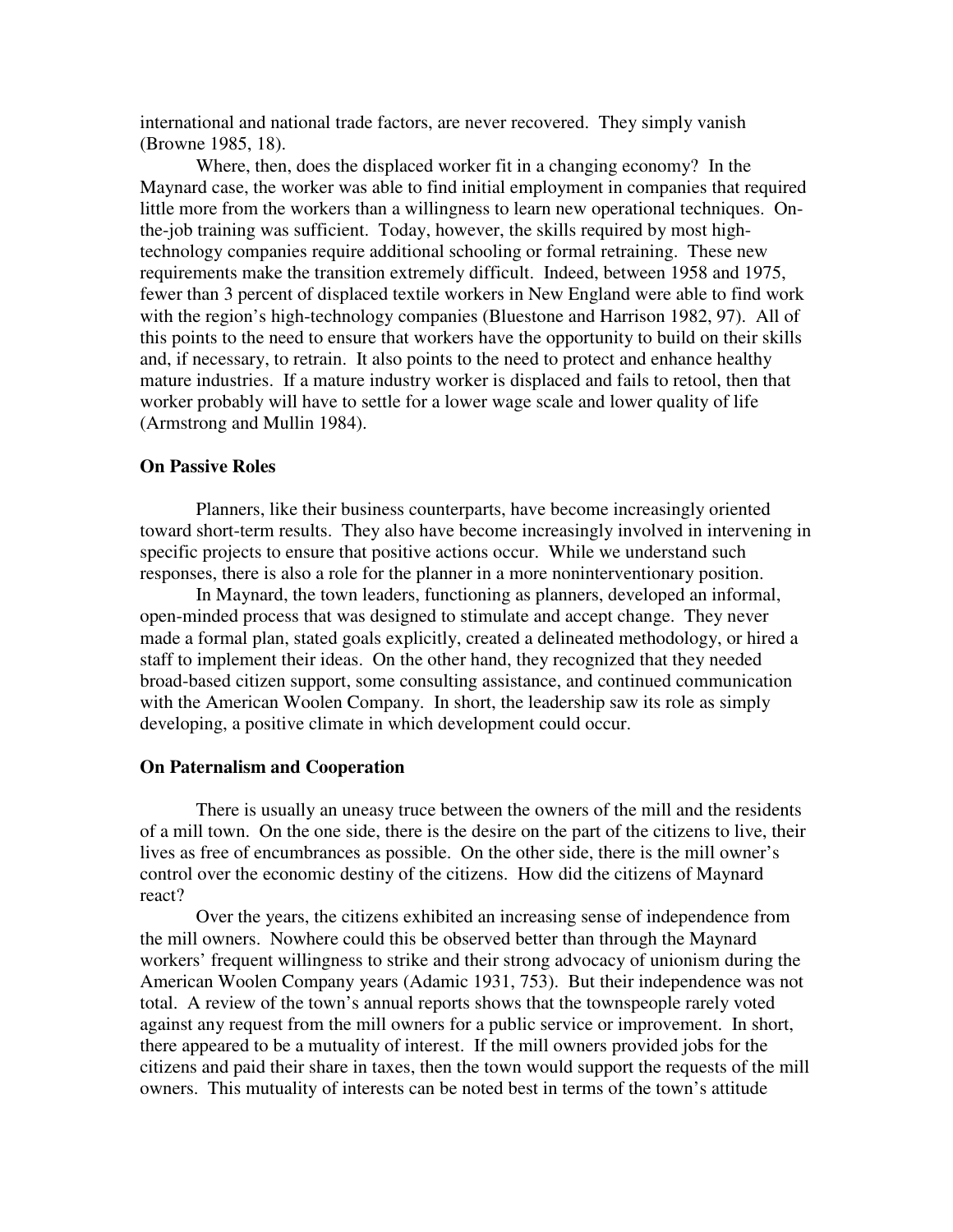toward taxing the mill. Through the Depression years (1932-1938), like virtually every other city and town in the nation, the town regularly cut the value of the real estate and the rate of property taxation. Once the recovery began in 1938, the town chose to freeze the value of the mill property at \$839,645. This figure remained almost constant until 1953. At that time, with the sale of the buildings to Maynard Industries, there was a further cut in the assessed value. The purpose of the new cut was in recognition of the low selling price and as a statement that the town wanted to give the new owners a chance to operate at as low a cost as possible.

 Finally, the mill owners wished to keep property taxes as low as possible. Their requests were supported with such regularity that, even after the mill closed, the town's fiscal position, based on cash reserves and low debt, was rated the best in the state (The Beacon 1953b, 1). It is indeed ironic when a town, one year after its major employer shuts down, receives a letter of achievement from the governor for having a full treasury (The Beacon 1953a, 1).

 The lesson in this case is that there is much to be gained from enlightened selfinterest. If the developer asks, for example, for a tax break during a start-up period, for improved infrastructure, or for new parking facilities, the town should consider the developer's needs carefully and establish "quid pro quo" positions (i.e., whether the developer will hire local residents first). The Town of Maynard used this approach quite effectively in its assessment decisions.

# **On Developing Small Spaces**

 The reindustrialization of old mill buildings often is made complicated because they are centrally heated and designed with open bays. How can these spaces be economically occupied? The new owners faced this problem by investing in new heating systems and partitioning equipment that enabled them, in effect, to close down unused portions. By so doing, they were able to market the space to small users.

 The issue is far more complex today than in the 1950s. There are new fire code regulations that require electronically supported sprinkler systems, new elevator regulations, and a host of occupational safety and health regulations. All must be met before new uses can be placed. They are expensive and are primary reasons for delaying or forestalling the reuse of the structures. Thus they are areas where public intervention can be a major boost.

#### **Using these Lessons**

 The lessons noted above will not guarantee the success of another town's mill revitalization effort. Too many local idiosyncrasies enter into any company's decision to locate in a community to make that guarantee. They can provide guidance, however, in setting the stage for reuse and for thinking about possible approaches and their potential effects. These lessons are certainly worthy of consideration.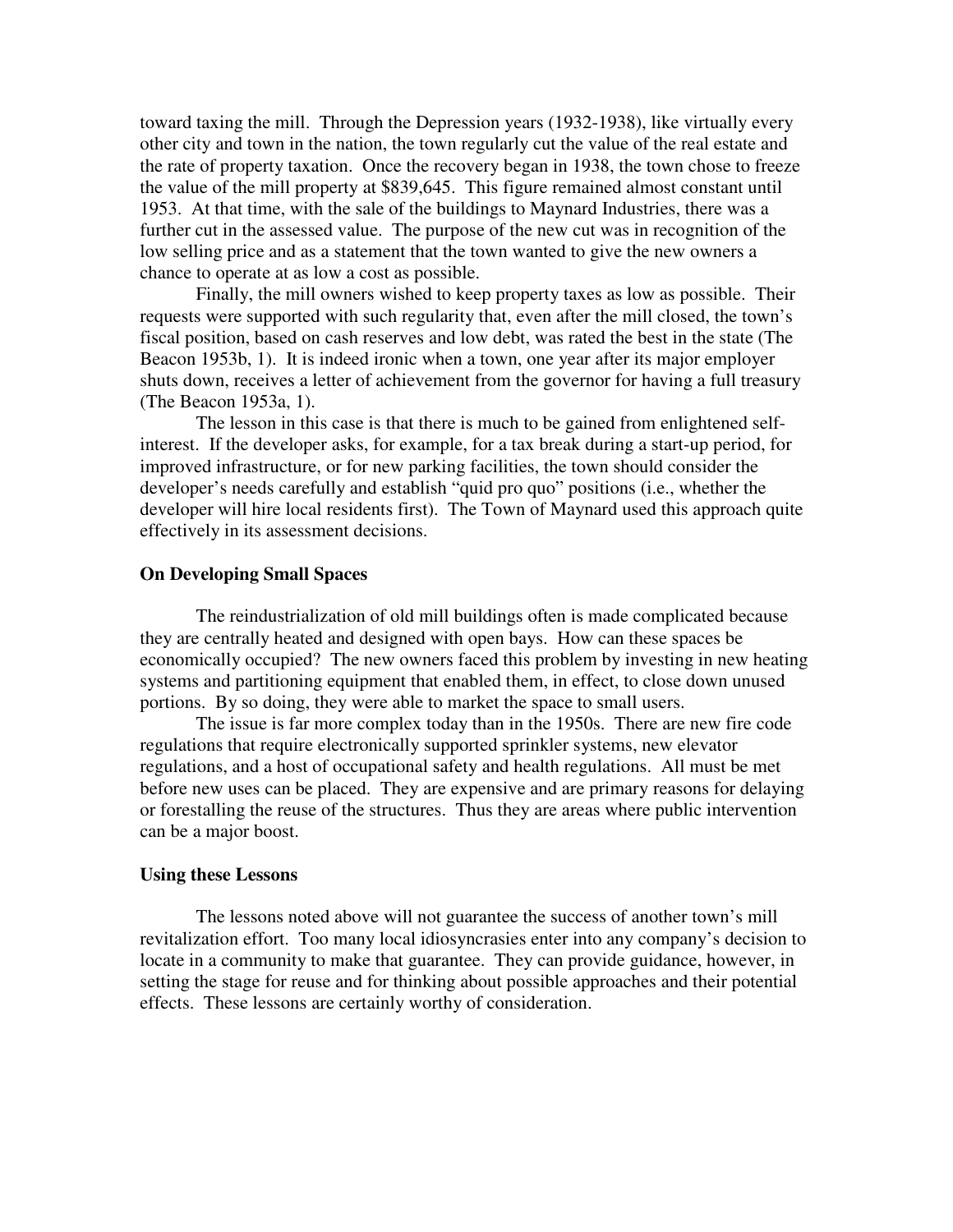# **End Note**

 In the Maynard case, managerial acumen, a supportive town government, a supply of skilled and unskilled labor, careful corporate planning, luck, and opportunism combined to create, for the moment, a happy ending. The town has a booming mill, a strong economic base, and an extremely low unemployment rate. Yet once again the town is dominated by one industry. Admittedly, the industry is healthy and prosperous. The fact remains that the town's economy depends on how well the Digital Equipment Corporation performs.

 Is there reason to be concerned? There are no indicators at present that the company will leave, but it is reaching maturity, it is no longer expanding in Maynard, and it is subject to increasing competition (Boston Globe 1983; Rosenberg 1982). Finally, as the computer industry becomes less dependent on research and development, Digital most likely will phase down its production in Massachusetts. Where this will leave Maynard is impossible to determine. All we know is that there is a giant in the mill, and when it moves it affects the entire town and its region.

# **References**

- Adamic, Louis. 1931. Tragic towns of New England. *Harper's Magazine* 162 (May): 748-759.
- American Woolen Company. 1954. *Annual report*. New York: American Woolen Company.

Armstrong, Jeanne H., and John R. Mullin. 1984. The role of planners in fostering Industrial growth from within their local communities. Paper presented at the Annual meeting of the Association of Collegiate Schools of Planning, New York, October 19.

- Bagnall, William R. 1983. *The textile industries of the United States*. Cambridge: Riverside Press.
- *Beacon, The*. 1953a. Governor Herter praises Maynard for its recent achievement. *The Beacon* February 26: 1.
	- \_\_\_\_\_. 1953b. Beacon survey shows Maynard well off despite mill closing. *The Beacon* February 26:1.
- Birch, David. 1979. *The job generation process*. Cambridge: MIT Program on Neighborhood and Regional Change.
- Bluestone, Barry, and Bennett Harrison. 1982. *The reindustrialization of America*. New York: Basic Books.
- *Boston Globe*. 1950. Maynard told to adopt Nashua plan at Assabet. *Boston Globe* October 31: 2.
	- \_\_\_\_\_. 1983. Digital's profits off, revenue rises 52%. *Boston Globe* January 25: 40.
- Browne, Lynn E. 1984. The New England economy and the development of high technology industries. *New England Economic Indicators* (August): A3-A6. \_\_\_\_\_. 1985. Structural change and dislocated workers. *New England Economic*
- *Review* (January-February): 14-27.
- *Business Week*. 1950. Nashua recovers its industry. *Business Week* August 12: 38-42. \_\_\_\_\_. 1952. Woolen mills consider a warmer clime. *Business Week* February 16: 38.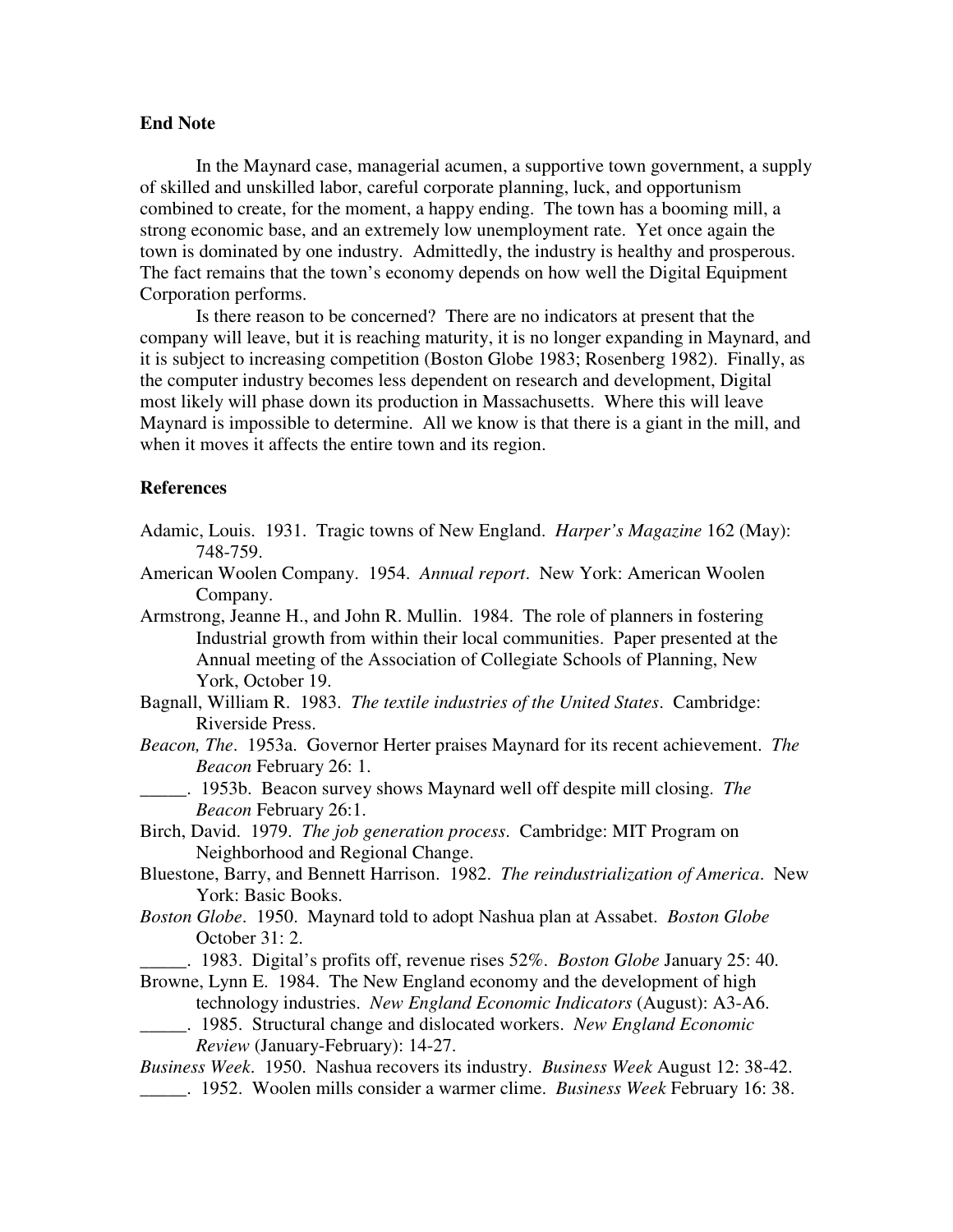\_\_\_\_\_. 1959. Canco's team of men in motion. *Business Week* October 24: 78-84.

- Buss, Terry F., and F. Stevens Redburn. 1983. *Shutdown at Youngstown*. Albany: State University of New York Press.
- Central Massachusetts Regional Planning Commission. 1982. *Blackstone Valley Industrially zoned land survey and analysis*. Worcester: Blackstone Valley Regional Economic Development Committee.
- Clair, Ruth. 1966. Recovery from a single economy in the town of Maynard, Massachusetts. Research paper. Framingham, Mass.: Framingham State College.
- Cole, Arthur H. 1923. A neglected chapter in the history of combinations: The American wool manufacture. *Quarterly Journal of Economics* 57: 436-475.
- Digital Equipment Corporation. 1977. *Digital's mill 1847-1977*. Maynard, Mass: Digital Equipment Corporation.
	- \_\_\_\_\_. 1982. *Annual report*. Maynard, Mass.: Digital Equipment Corporation.
- Dotson, A. Bruce. 1983. Plant closings and the situation in cities. *Journal of the American Planning Association* 49, 3 (Summer): 358-363.
- Dun's Review. 1979. DEC: The minicomputer marvel. *Dun's Review* 114, 6 (December): 48-49.
- Dunwell, Steve. 1978. *The run of the mill*. Boston: Godine.
- Flynn, Patricia M. 1984. Lowell: A high-technology success story. *New England Economic Review* (September-October): 39-47.
- *Fortune*. 1948. Whose mistake at Nashua? *Fortune* 38: 98-100.
- Gutteridge, William. 1021. *A brief history of the town of Maynard*. Maynard, Mass.: Town of Maynard.
- Harrigan, Kathryn, and Michael E. Porter. 1983. End-game strategies for declining businesses. *Harvard Business Review* 61, 4 (July-August): 111- 120.
- Harrington, Joe. 1964. New industries give little town of Maynard big boost. *Boston Globe Sunday Magazine* September 6: 7-8.
- Harrison, Bennett. 1982. The economic transformation of New England since World War II. Working paper no. 72. Cambridge: MIT Press.
- Hay, John C., and Melvin H. Bernstein, eds. 1981. *Business and academia: Partners in New England's economic renewal*. Hanover, N.H.: University Press of New England.
- Hekman, John S., and John S. Strong. 1981. Te evolution of New England industry. *New England Economic Review* (March-April): 35-46.
- Jacobs, Jane. 1984. *Cities and the wealth of nations*. New York: Random House.
- Kidder, Tracy. 1981. *The soul of a new machine*. New York: Avon.
- Kuhn, Sarah. 1982. *The computer industry of New England*. Cambridge: Joint Center for Urban Studies of MIT and Harvard University.
- Langenbach, Randolph. 1975. Amosekeag milliard remembered. *Historic Preservation* 27-28, 3 (July-September): 26-29.
- Malecki, Edward J. 1984. High technology and local economic development. *Journal of the American Planning Association* 50, 3 (Summer): 262-69.
- Massachusetts Department of Commerce. 1953. *Town of Maynard monograph*. Boston: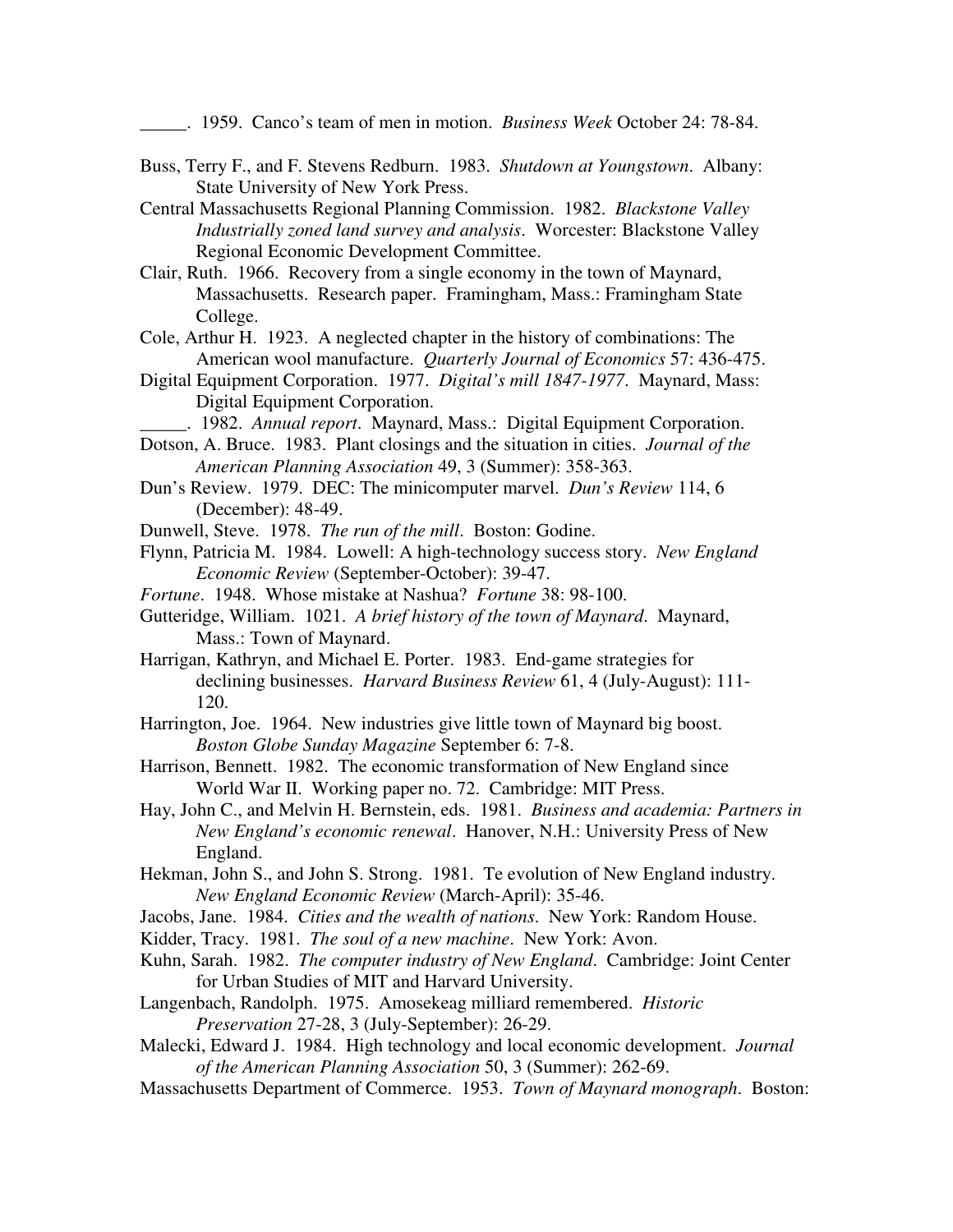Commonwealth of Massachusetts.

- \_\_\_\_\_. 1961. *Town of Maynard monograph*. Revised edition. Boston: Commonwealth of Massachusetts.
- Maynard Historical Committee. 1971. *History of Maynard, Massachusetts*. Acton, Mass.: Beacon Press.
- Maynard, Town of. 1950. *Annual report of the town of Maynard*. Maynard, Mass.: Murphy and Snyder.
	- \_\_\_\_\_. 1952. *Annual report of the town of Maynard*. Maynard, Mass.: Murphy and Snyder.
- \_\_\_\_\_. 1954. *Annual report of the town of Maynard*. Maynard, Mass.: Murphy and Snyder.
	- \_\_\_\_\_. 1982. Assessor's records.

National Trust for Historic Preservation. 1983. *The millworks handbook*. Washington: National Trust for Historic Preservation.

- The New York Times. 1951. Stirs town to action. *The New York Times* November 4: 10.
- \_\_\_\_\_. 1953. Assabet Mills sold to Louis P. Pemstein. *The New York Times* May 21: 53.
- \_\_\_\_\_. 1954. Town challenges closing of mills. *The New York Times* April 4: III, 1, 7.
- Purcell, Mia. 1984. *The industrial incubator*. Washington: National Council for Urban Economic Development.
- Raytheon Manufacturing Company. 1956. *Twenty-eighth annual report*. Lexington, Mass.: Raytheon Manufacturing Company.
- Roddy, Edward G. 1982. *Mills, mansions, and mergers: The life of William H. Wood*. North Andover, Mass.: Merrimack Valley Textile Museum.
- Rosenberg, Ronald. 1982. Digital ends Maynard growth. *Boston Globe* November 15: 35.
- Saunders, Dero. 1954. The twilight of American Woolen. *Fortune* 49 (November): 92-104.
- Stone, Orra L. 1930. *History of Massachusetts industry*. Boston: S.J. Clarke.
- Textron American. 1955. *Twenty-seventh annual report to stockholders*. Providence: Textron American.
- Thurow, Lester. 1980. *The zero-sum society*. New York: Basic Books.
- *Time*. 1947. Shutdown. *Time* 49 (April 14): 83.
	- \_\_\_\_\_. 1983. The new economy. *Time* 121 (May 30): 62-64.
- Walsh, E. Denis. 1978a. *Action plan for Haverhill, Massachusetts*. Boston: Massachusetts Department of Community Affairs.
- \_\_\_\_\_. 1978b. *Action plan for Lawrence, Massachusetts.* Boston: Massachusetts Department of Community Affairs.
- Yudis, Anthony. 1983. *Filling old mills with new business*. Boston Globe October 23: A73-A74.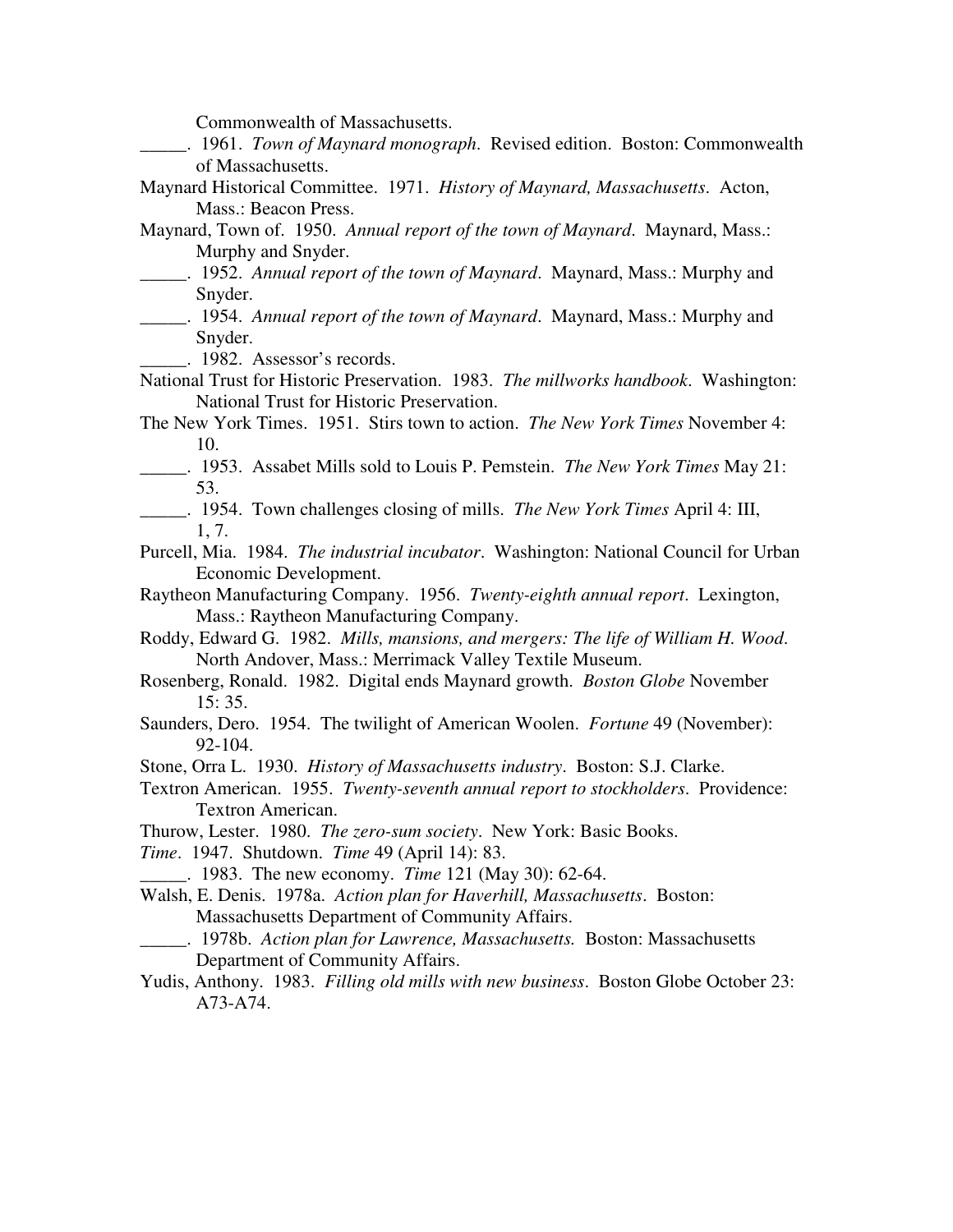<sup>&</sup>lt;sup>1</sup> It should be noted that there are important differences between textile and high-technology industries; between the Great Depression and the present; between the worker of the first half of the century and of today; and between the market structure of previous times and the present. It is clear, however, that the town was and is dominated by one industry, one major property taxpayer, one major land user, and one major employer.

 $2$  Maynard was incorporated as a town in 1871. Before that time it was called the Assabet Village. The village straddled the banks of the Assabet River and was located between the towns of Stow and Sudbury, Massachusetts (see Gutteridge 1921. 7).

<sup>&</sup>lt;sup>3</sup> A review of the Harrigan-Porter "End-Game Stratgies for Declining Business" shows that all the major factors needed by the American Woolen Company for an easy exit from Maynard were present (Harrigan and Porter 1983, 117).

<sup>&</sup>lt;sup>4</sup> Interview with Leo F. Mullin, former chairman of the Maynard Board of Selectmen, 10 August 1983.